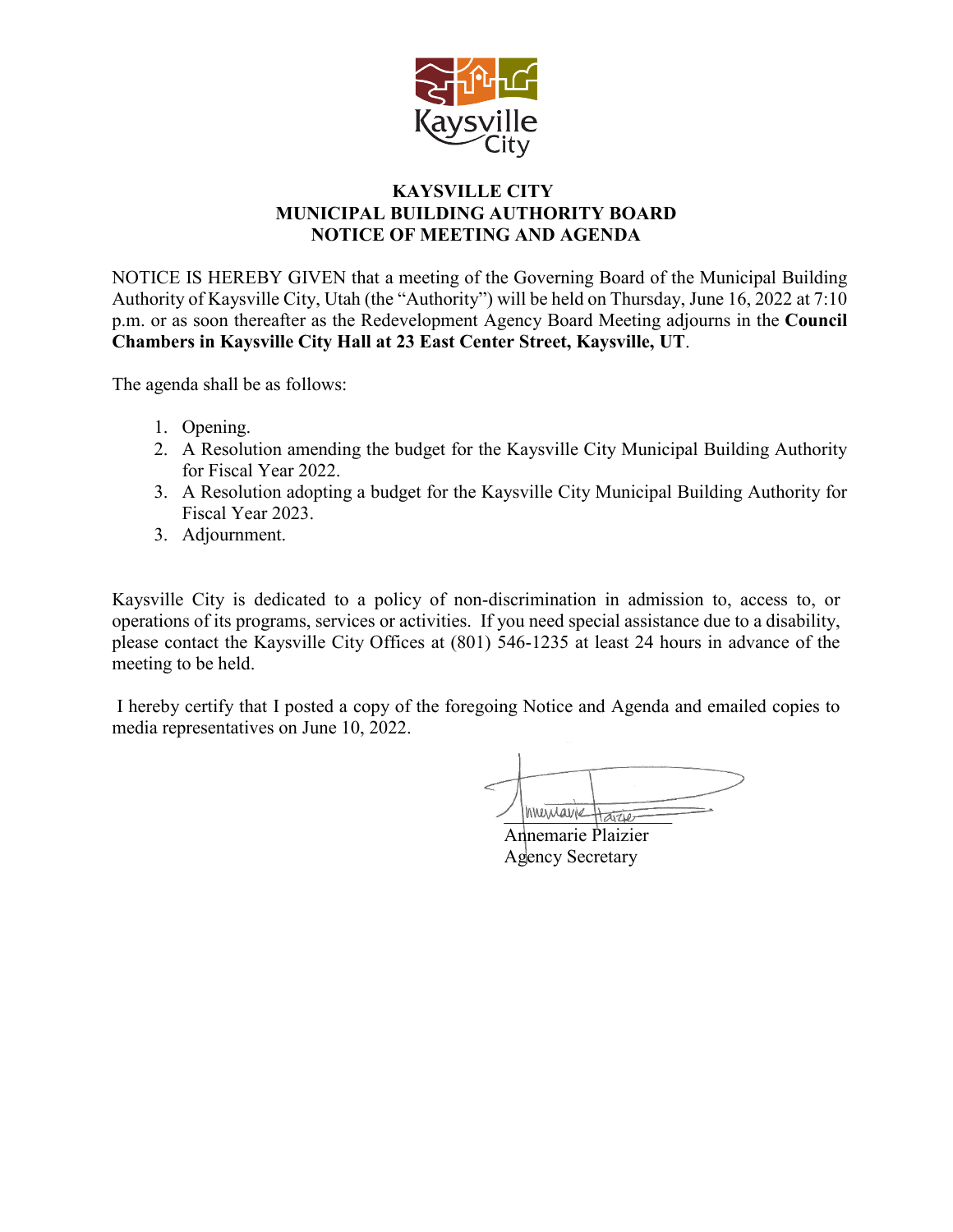## RESOLUTION NO\_\_\_\_\_

## A RESOLUTION ADOPTING A BUDGET FOR THE KAYSVILLE CITY MUNICIPAL BUILDING AUTHORITY FOR FISCAL YEAR 2023

WHEREAS, the Municipal Building Authority of Kaysville City desires to adopt a budget for the purpose of accounting for expenditures related to the Municipal Building Authority.

BE IT RESOLVED BY THE BOARD OF THE KAYSVILLE CITY MUNICIPAL BUILDING AUTHORITY:

- 1. The Kaysville City Municipal Building Authority Budget for FY 2022 is hereby adopted and attached hereto as Exhibit  $A - K$ aysville City Fiscal Year 2023 Municipal Building Authority Budget.
- 2. This Resolution shall take effect upon the date of adoption.

APPROVED and ADOPTED this 16th day of June 2022.

 $\overline{\phantom{a}}$  . The set of the set of the set of the set of the set of the set of the set of the set of the set of the set of the set of the set of the set of the set of the set of the set of the set of the set of the set o Tamara Tran Chair, Municipal Building Authority

ATTEST:

Annemarie Plaizier **Secretary** 

 $\overline{\phantom{a}}$  . The set of the set of the set of the set of the set of the set of the set of the set of the set of the set of the set of the set of the set of the set of the set of the set of the set of the set of the set o